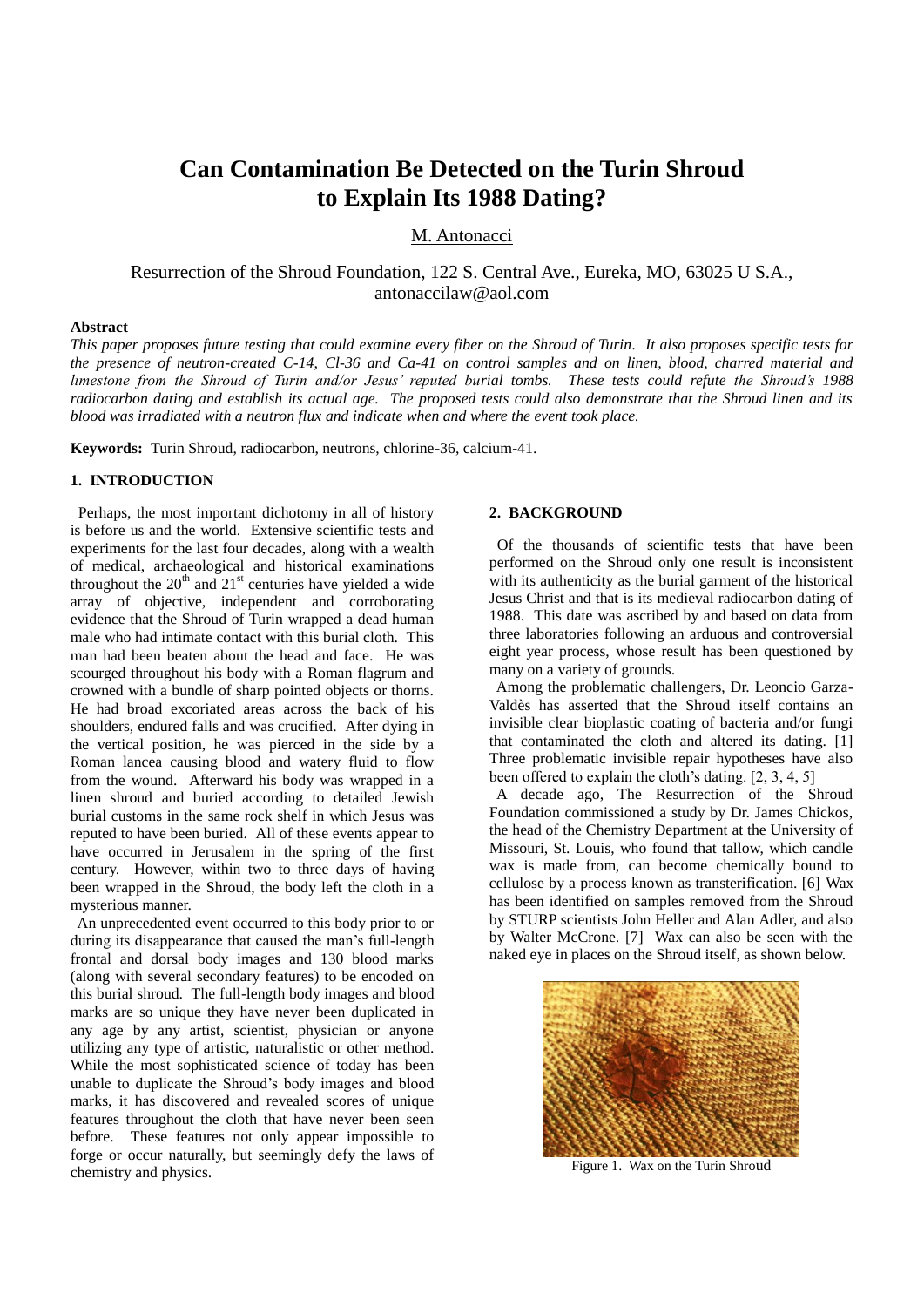The sample from which Dr. Adler positively identified wax came from the edge of one of the relatively small, round holes found in a pattern and first observed in a painting of the Shroud in 1516. Wax is an excellent substance with which to stiffen cloth in order to give it strength and support. This would help keep the cloth from fraying or tearing at the edges of these burn holes, and could very well have been applied intentionally.

 Of all the locations on the entire Shroud cloth from which to choose a sample for carbon dating, perhaps a worse location could not have been selected than the one chosen in 1988. Many of the reasons why were not known to those participating in the sampling nor apparent to the naked eye. For instance, starch was found on a thread from the Raes sample that is located immediately adjacent to the radiocarbon site. Starch could have been used to stiffen cloth and aid in any of the known repairs in this area. In 1982, without permission from the cloth's custodians or knowledge at the time that the thread contained starch, STURP sent a thread from the Raes sample to be radiocarbon dated. Interestingly, one end of the thread dated to A.D. 200 while the opposite end ― containing starch — dated to A.D.  $1000$ . [8] The molecular structure of starch is very similar to that of cellulose. Like wax, it, too, could chemically bind to cellulose, not be detected with the naked eye, and not be removed by the standard pretreatment processes. It could also alter the thread's radiocarbon date by many centuries.

 This test was performed at a nuclear accelerator facility using a linear accelerator mass spectrometer technique, which was one of the methods developed for dating small samples. This was not a dedicated laboratory that regularly carbon dated samples, but the results from both ends are worth noting. If one end of the Shroud thread dated to A.D. 200, the error range of the dating could place the Shroud in the first century A.D. The presence of starch could possibly explain why the other end of the thread dated to A.D. 1000. Since starch was located near the 1988 Shroud radiocarbon sample site, this and all future sampling locations on the Shroud should be investigated.



 Figure 2. The light triangular area depicts the former location of the Raes sample on the Shroud. To its right is the location from which the radiocarbon samples were removed.

# **3. PROPOSED TESTS**

 One of the best ways to test these various hypotheses is to perform imaging spectroscopy on the Shroud with a multi spectral camera. The application of this technology to the Shroud was advocated by Dr. Warren Grundfest in 1998, [9] and is similar to a proposal by Dr. Giulio Fanti in 1997 to take multi-spectral pictures of the Shroud.

 When the human eye sees an object, it perceives only the colors of the visible spectrum from red to violet. Below red lies the infrared part of the spectrum. Every chemical compound has a unique infrared spectrum, and this characteristic is routinely used to determine the chemical composition of unknown materials. Previously, one of two procedures was used to obtain spectral information from an object: either obtaining a complete spectrum of only one point on the object and repeating for all points of interest, or obtaining a complete image of the object at only one wavelength in the spectrum and repeating for all spectral wavelengths of interest. However, with this new technique, an object can now be viewed under the entire visible and infrared light spectra simultaneously, allowing its composite image to become visible from all spectra simultaneously. Items such as the vessels in a retina, the hemoglobin bands in the eye, and the spectral patterns of human chromosomes are routinely viewed and examined with this new spectral-imaging technique.

 This new technology could scan the entire Shroud in only six hours, thereby allowing scientists to spend years analyzing all of its data. It could map the entire cloth and its samples, and identify not just every fiber of every thread, but what is on every fiber. It can even identify tissue at the molecular level. By using carefully calibrated light sources, the pattern of reflected light can identify individual chemical compounds on the Shroud. This type of detailed imaging of the entire cloth could demonstrate or refute any of the above hypotheses and allow us to learn much more about the Shroud.

 This technology may also allow us to view whether chemical bonds in the cellulose have been broken or whether conjugated carbonyls (double-bonded carbons) are more prevalent on the body images than the rest of the cloth. This is very important for if radiation caused the Shroud's body images, it would break the cloth's singlebonded carbon, hydrogen and oxygen bonds allowing its broken carbon bonds to conjugate or double bind to each other. Imaging spectroscopy technology might also reveal whether non-body image encoding is present over either eye of the man in the Shroud and whether plant images could be on the cloth.

 Similarly, this technique could allow us to view whether substances such as wax or starch had attached themselves to the molecular structure of the cellulose. As we saw, both contaminants are known to be on the Shroud with starch present, yet invisible, immediately next to the radiocarbon site. While the application of this technique on remaining samples at each of the carbon dating laboratories or from or near the radiocarbon site would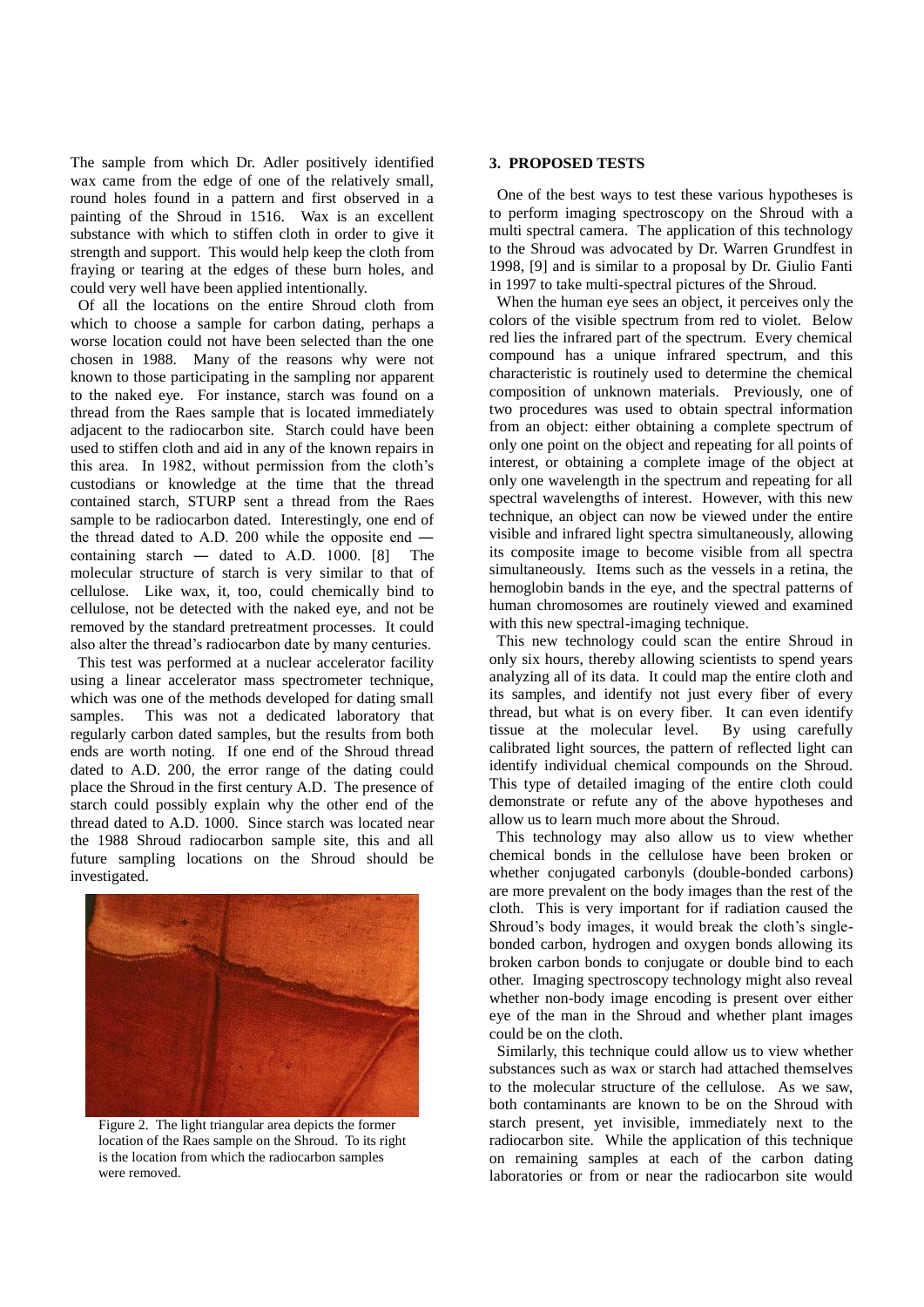not necessarily tell us whether these contaminants were present on the samples that were dated and destroyed, their presence would strongly indicate and confirm that these substances did chemically bind to the molecular structure at the radiocarbon site. The application of this nondestructive technique on the rest of the cloth could also tell us what other locations may have such foreign substances physically or chemically attached to the linen, and, thus, what area to avoid.

 Imaging spectroscopy technology should also be attempted on each sample that has been or will be removed from the Shroud. This technology should also be applied to the back surface of the Shroud behind the facial and hand regions of the frontal image. Images at these locations were identified by computer enhancement of the back side of the Shroud after its  $16<sup>th</sup>$  century backing cloth was removed in 2002. [10] Cloth discolorations at these locations on the back side of the Shroud are possible with the two radiant cloth-collapse image forming methods involving ultraviolet and particle radiation, as well as a corona discharge method. Only these radiant hypotheses have accounted for these features. If broken chemical bonds or conjugated carbonyls are more prevalent at these locations on the back side of the cloth, this could confirm the presence of radiation at the time of image formation.

 Recently Dr. Bruno Barberis, director of the International Centre of Sindonology in Turin, stated in a BBC report that the Centre plans to produce an accurate map of the Shroud to determine whether it is one cloth or contains repairs. [11] This would be an excellent opportunity to perform imaging spectroscopy with a multi-spectral camera on the entire Shroud, which would not only definitively answer the repair and other hypotheses, but provide an unprecedented wealth of information from the entire cloth, whose data could be analyzed by scientists for years. Now that the 1534 backing cloth has been removed, it would also be an excellent opportunity to examine both sides of the Shroud for limestone analysis and conduct X-ray fluorescence on the entire cloth. The 1534 backing cloth should also be extensively examined for the presence of limestone.

 Dr. Barberis also recently stated that once the mapping of the cloth has been completed that another carbon dating would be considered. [12] Such a test would be premature and should not take place before other recommended tests are complete that could not only refute the Shroud's 1988 radiocarbon dating, but allow the cloth's true accurate age to be determined with the same accuracy as radiocarbon dating. These new tests could also demonstrate how this erroneous date occurred and explain the differing, inconsistent, internal data from the 1988 dating.

#### **4. DISCUSSION**

 Three years of dramatic, critical tests and experiments have just been completed that can easily explain the 1300 year aberration in the Shroud's radiocarbon date. These tests involve irradiating linen with a neutron flux, one of the key components of particle radiation. As previously indicated, there is extensive evidence that radiation caused the images on the Shroud and that the source of this radiation was necessarily the dead, tortured and crucified body wrapped in the Shroud. [13,14] There's not only extensive evidence indicating the radiation was particle radiation, but particle radiation emanating from this body will explain numerous things that no other image forming method begins or even attempts to explain. This method, called the Historically Consistent Method, accounts for all primary and secondary body image features; the more than 130 coagulated, unbroken and unsmeared blood marks that are still red and were embedded into the cloth in the same shape and form as when they flowed and coagulated on the entire body; the man's skeletal and dental features; the discoloring identified on the back side of the Shroud; the possible coin and flower images; the excellent condition of the cloth; as well as several resurrection-related or post-resurrection events that have never been explained before. No other method remotely begins to account for all of these features or events, or even attempts to. [14,15]

 Experimental results presented at this conference demonstrate the well-known scientific principle that if linen, or any other nitrogen containing object, is irradiated with neutrons that carbon 14 (C-14) will be created within the irradiated linen. [16] These new C-14 isotopes are converted from nitrogen (N-14) within the molecular structures of the irradiated objects by the process illustrated below.



 Before collision of neutron (black) with nitrogen-14 nucleus, 7 protons (red) and 7 neutrons. After colli sion, neutron is captured and proton is ejected, result ing in carbon-14 with 6 protons and 8 neutrons.

These results demonstrate that the C-14 created from nitrogen in the air within or surrounding the linen fibers will disappear by natural aging in approximately six years. The new C-14 isotopes created from nitrogen within air will also disappear by the application of heat and by stringent standard pretreatment cleaning processes. [16]

 When carbon dating labs "date" an object they first apply standard stringent pretreatment cleaning techniques to the sample to eliminate any extraneous C-14 that is not native to the sample itself. Only then do they count the number of C-14 isotopes and compare them to the sample's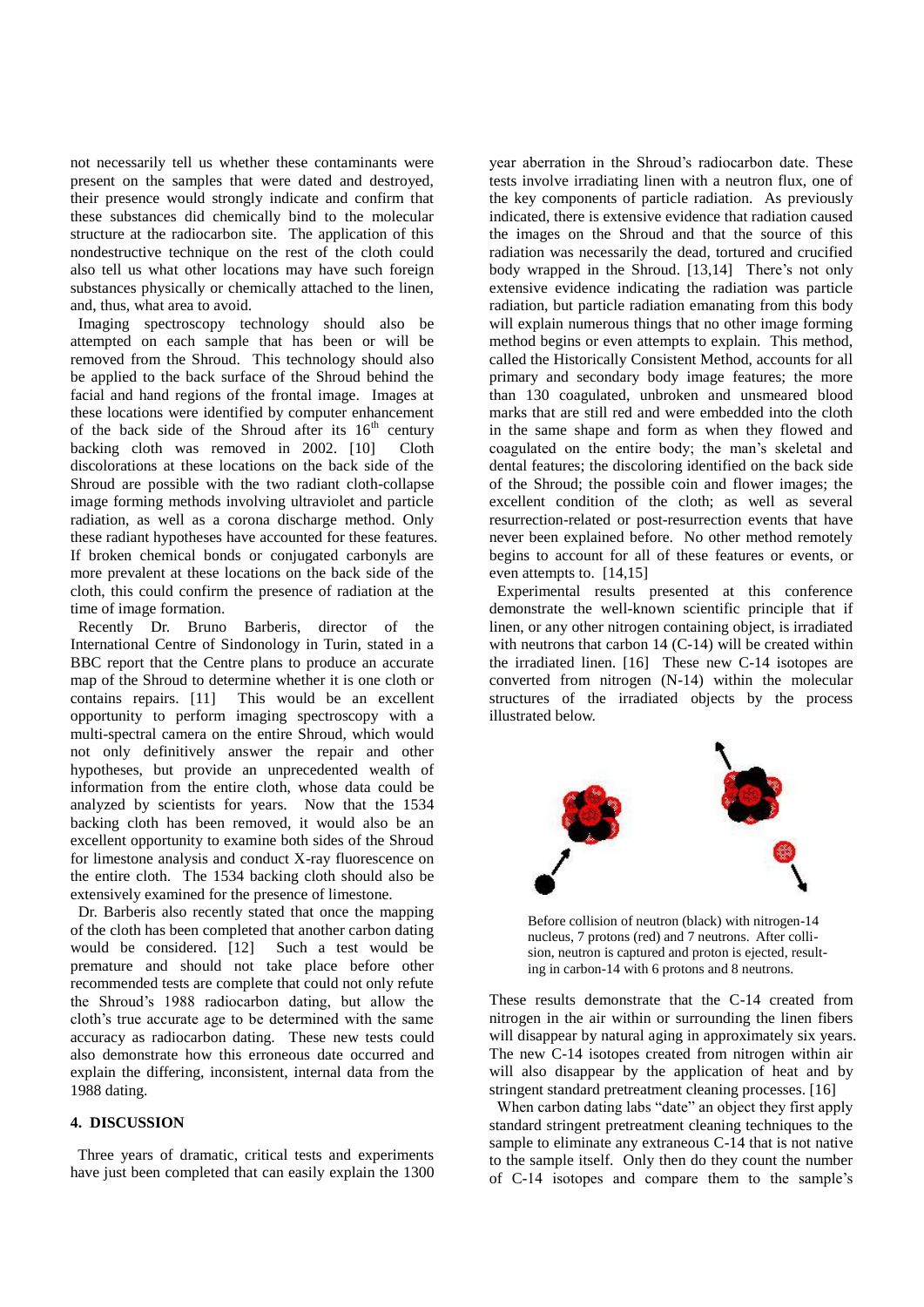carbon 12 (C-12) isotopes. From this ratio a date is ascribed to the sample. Inherent within this ratio and date is a critical assumption that all the extraneous C-14 was removed from the sample, and that only its indigenous C-14 was counted. If extraneous C-14 isotopes remained in the sample, they would alter its ratio and cause its corresponding radiocarbon age to appear much younger (or older) than its actual age.

 Unlike C-14 created by neutrons from nitrogen in air, as well as other sources of extraneous C-14, the C-14 created by neutrons from N-14 that is part of or indigenous to the linen itself remains within the molecular structure of the linen. These experiments show that these newly-created C-14 isotopes remain despite natural aging, the application of heat at temperatures that the Shroud was exposed to during the fire of 1532, or when pretreated and cleaned by all seven standard pretreatment methods that were applied to the Shroud's cloth samples in 1988. These tests and experiments even demonstrate that combinations of natural aging, as well as the above applications of heat and the above standard pretreatment cleanings, will not remove the C-14 created by particle radiation from the indigenous N-14 within linen. [16] These experiments demonstrate that a neutron flux within particle radiation could easily account for the Shroud's 1300 year aberration.

 In an influential study from 1999, statistician Dr. Bryan Walsh applied a series of statistical evaluations to the 1988 radiocarbon data that led to the conclusion that the Shroud subsamples each contained differing or nonhomogeneous levels of C-14 that were directly related to the physical location of the samples. [17] One of our next speakers, Dr. Marco Riani, will give the results of an extremely robust statistical analysis of hundreds of thousands of combinations and configurations from the limited published data of the Shroud's 1988 radiocarbon dating report. [18] This study not only rejects the report's conclusion that the dates are homogeneous, but clearly suggests the presence of an important contamination in the 1988 radiocarbon samples removed from the Shroud of Turin. In an article published on Shroud.com, Dr. Remi Van Haelst confirms the non-homogeneity of the Shroud's C-14 samples. [19]

 Dr. Walsh also reported his statistical evaluations techniques demonstrated statistically significant differences in the mean values computed and the error terms reported by the three labs that radiocarbon dated the Shroud in 1988. He reports that the labs inadvertently masked significant underlying differences in the data. [20] Dr. Van Haelst reports that recalculations were undertaken by the labs and the British Museum to minimize the range of dates, mean values and error terms found in their unreported raw data. Dr. Riani's report strongly suggests that the data from Arizona's second Shroud sample was eliminated from the British Museum's and the laboratories' calculations or recalculations. According to the scientific protocols that the radiocarbon labs agreed to,

the labs were also supposed to report their raw data to Italian analyzing institutions and the British Museum before a date was assigned to the Shroud; however, this data was reported only to the British Museum. Even with the minimized reporting undertaken in 1988, the radiocarbon dates varied more than two hundred years over a distance of only 5 centimeters. According to Walsh's statistical evaluations, the subsamples given to Oxford, Zurich and Tucson "each contained differing levels of 14C." [21]

 While conducting the above research to explain the 1300 year aberration between the Shroud's 1988 radiocarbon date and its other extensive evidence indicating a first century origin, Dr. Lind and his colleagues may also have found the explanation for the inconsistencies and aberrations in the Nature report pointed out by Walsh, Van Haelst, Riani and others.

 The answer lies in the varying amount of nitrogen indigenous to the linen. Unsurprisingly, since the nitrogen content within the molecular structure of woven linen is acquired from the soil and remains in the interior part of the flax plant after the retting and hulking (beating) processes prior to weaving the cloth, its content will not be consistently level throughout the cloth or from location to location.

 This has never been a problem when radiocarbon dating linen or any other objects containing nitrogen. This will only be a problem if the linen or object has been irradiated with a neutron flux at any time in its history. Then it is a problem that cannot be resolved because if a linen cloth or other object has been irradiated by a neutron flux, the additional C-14 created from its indigenous nitrogen cannot be removed by aging, the application of heat and/or standard pretreatment cleanings as incurred or received by the Shroud. While scientific tests could readily indicate the various amounts of nitrogen on the Shroud, that is the least of information that can be acquired from our proposed tests and experiments.

# **5. FURTHER PROPOSED TESTS/DISCUSSION**

 Scientific tests could be conducted on the Shroud of Turin or its samples that could completely refute the Shroud's 1988 radiocarbon dating by proving conclusively the Shroud was irradiated with particle radiation, the amount of radiation, and the actual age of the cloth and its blood. Scientific tests could even prove where such an unprecedented event occurred while this dead body was wrapped within the Shroud.

The neutron flux within particle radiation causes two other reactions to occur that are of tremendous importance and are known to science, but have never been tested before in connection with the Shroud of Turin. Since linen, blood, charred materials and limestone samples have all been removed from the Shroud during previous examinations these materials could be tested for such reactions. Particle radiation will leave unique amounts of isotopes within the molecular structures of objects,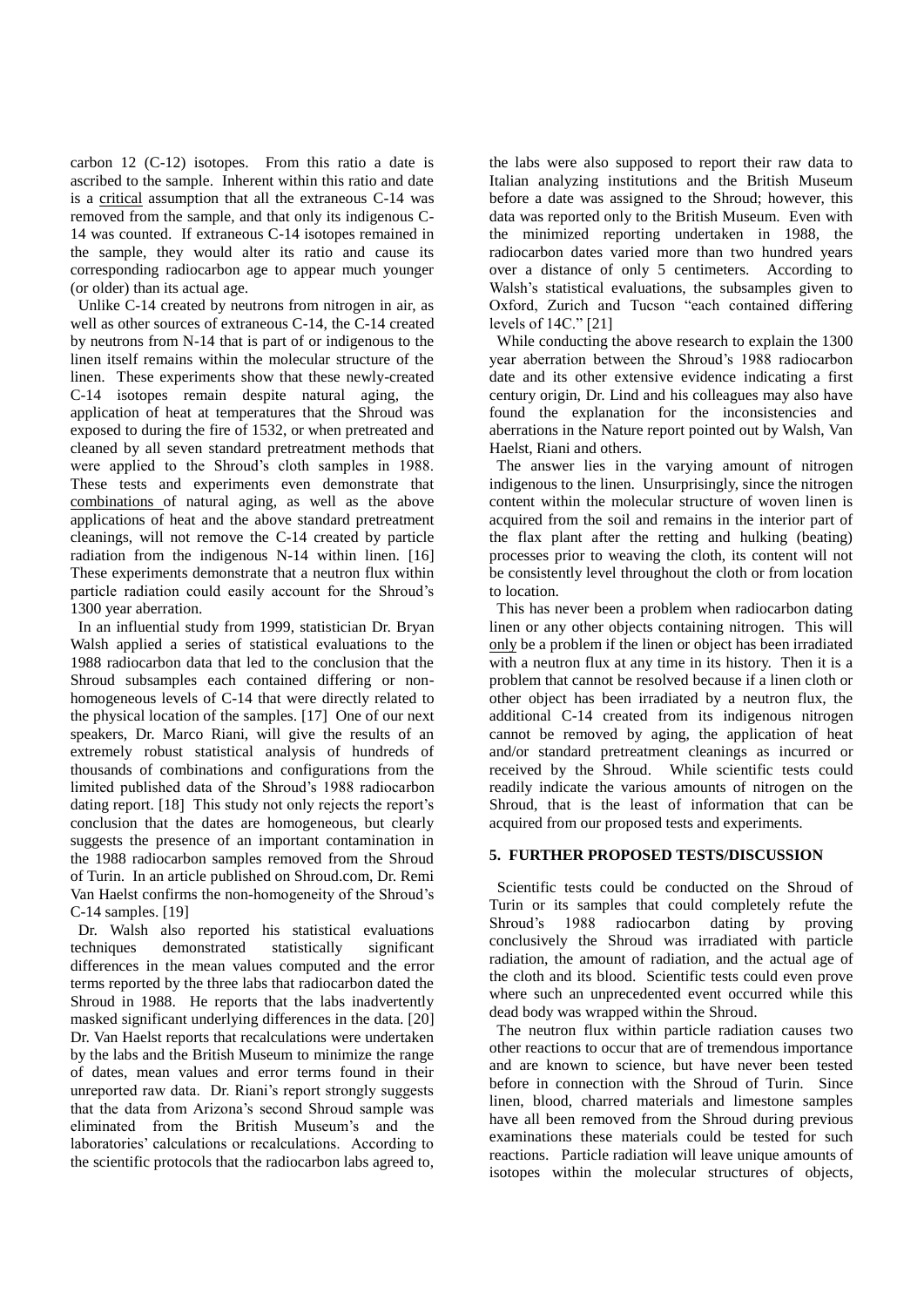including the Shroud and its various samples ― that cannot possibly exist or occur in any other manner. Two new chemical isotopes that virtually do not exist in nature, calcium 41 (Ca-41) and chlorine 36 (Cl-36), will be created in objects containing calcium or chlorine, but only if the objects have been irradiated by particle radiation. These new chemical isotopes occur because the neutron flux within particle radiation converts a limited number of Ca-40 and Cl-35 isotopes (the principle elements of calcium and chlorine) into Ca-41 and Cl-36 as seen below.



 Before collision of neutron (black) with chlorine-35 nucleus, 17 protons (red) and 18 neutrons. After collision, neutron is captured, resulting in chlorine-36 with 17 protons and 19 neutrons.



 Before collision of neutron (black) with calcium-40 nucleus, 20 protons (red) and 20 neutrons. After collision, neutron is captured, resulting in calcium-41 with 20 protons and 21 neutrons.

 Calcium has been identified throughout the Shroud linen cloth [22] and is known to naturally exist in blood, pollens and limestone. Calcium would also remain in charred samples removed from the Shroud. [23] Chlorine also occurs naturally in blood, pollen and limestone and should also be present on the Shroud linen. [24] If Ca-41 or Cl-36 were detected in any of these objects above their naturally negligible limits, their presence at such levels would prove these objects were irradiated by neutron particles, an event that could not possibly have occurred before the  $20<sup>th</sup>$  century and could not possibly have occurred naturally.

 Like the creation of C-14 isotopes by neutron radiation, the chemical isotopes, Cl-36 and Ca-41, are also created at established rates known to science. Like C-14, the quantities of Cl-36 and Ca-41 can be predicted from the amount of neutron radiation. If Shroud samples contain either of these two new chemical isotopes, scientists can calculate the amount of neutron radiation that each of the various samples received. Moreover, if the Shroud was irradiated by a neutron flux, scientists could calculate the age of its irradiated samples with the same accuracy as radiocarbon dating. For example, from the amount of neutron flux determined to have irradiated the Shroud's linen sample, scientists can calculate the amount of extraneous C-14 isotopes created and remaining within them following their standard stringent pretreatment cleanings. When this amount of C-14 isotopes is subtracted from the number within the C-14 to C-12 ratio from 1988 ― the true age of the Shroud linen could be accurately determined ― with the same accuracy as radiocarbon dating. In the case of the Shroud of Turin, it could be with far more accuracy than its radiocarbon dating of 1988.

 Only the Shroud cloth was radiocarbon dated in 1988. We propose to also carbon date the Shroud's blood. Because blood has much more nitrogen within it than linen, if the Shroud's blood was irradiated by a neutron flux, it would not "date" to the Middle Ages, as the Shroud linen did in 1988 ― it would date thousands of years into the future. This result alone would also refute the cloth's 1988 medieval radiocarbon date; however, so would many other of our proposed test results.

 Chromium 53 (Cr-53), an isotope that exists in nature but not in blood, would also be created by conversion from Iron 56 (Fe-56) in predictable amounts in neutron irradiated blood. By measuring the Cl-35 to Cl-36, Ca-40 to Ca-41, and Fe-56 to Cr-53 ratios in neutron irradiated control and Shroud blood samples, we can determine with even more corroboration, the amount of neutron flux the particular Shroud blood samples received. From such tests on control blood samples, scientists can determine the amount of extraneous C-14 created and remaining within control and Shroud blood samples. This process would allow scientists to determine only the indigenous C-14 isotopes within the Shroud's blood samples ― and to arrive at their actual age. The indigenous C-14 to C-12 ratios in the Shroud's cloth and blood could yield first century dates. Similar Ca-40 to Ca-41 and C-14 to C-12 measurements, ratios, age and event calculations can also be performed on control and Shroud charred cloth and limestone samples, which could also yield first century dates. (Pollens are probably too light and insubstantial to adequately measure the Cl-36 or Ca-41 isotopes within them.)

 Several of the scientists who participated in the Shroud's 1988 carbon dating subsequently acknowledged that if the cloth had been exposed to a neutron flux, such an event would invalidate the radiocarbon date which they assigned to it. [25] Proof that the Shroud was irradiated with just a minimal amount of neutron flux alone would invalidate the cloth's 1988 carbon dating.

 Among the faint secondary images possibly discerned on the Shroud are features of a Pontius Pilate lepton (coin) over the man's right eye that was minted in the years 29- 32 A.D., and various flowers that collectively grow only in the vicinity of Jerusalem, placed around the sides of the body. Particle radiation emanating from the length, width and depth of the dead body wrapped in the Shroud not only accounts for the Shroud's primary and secondary full-length body images, but also its possible faint coin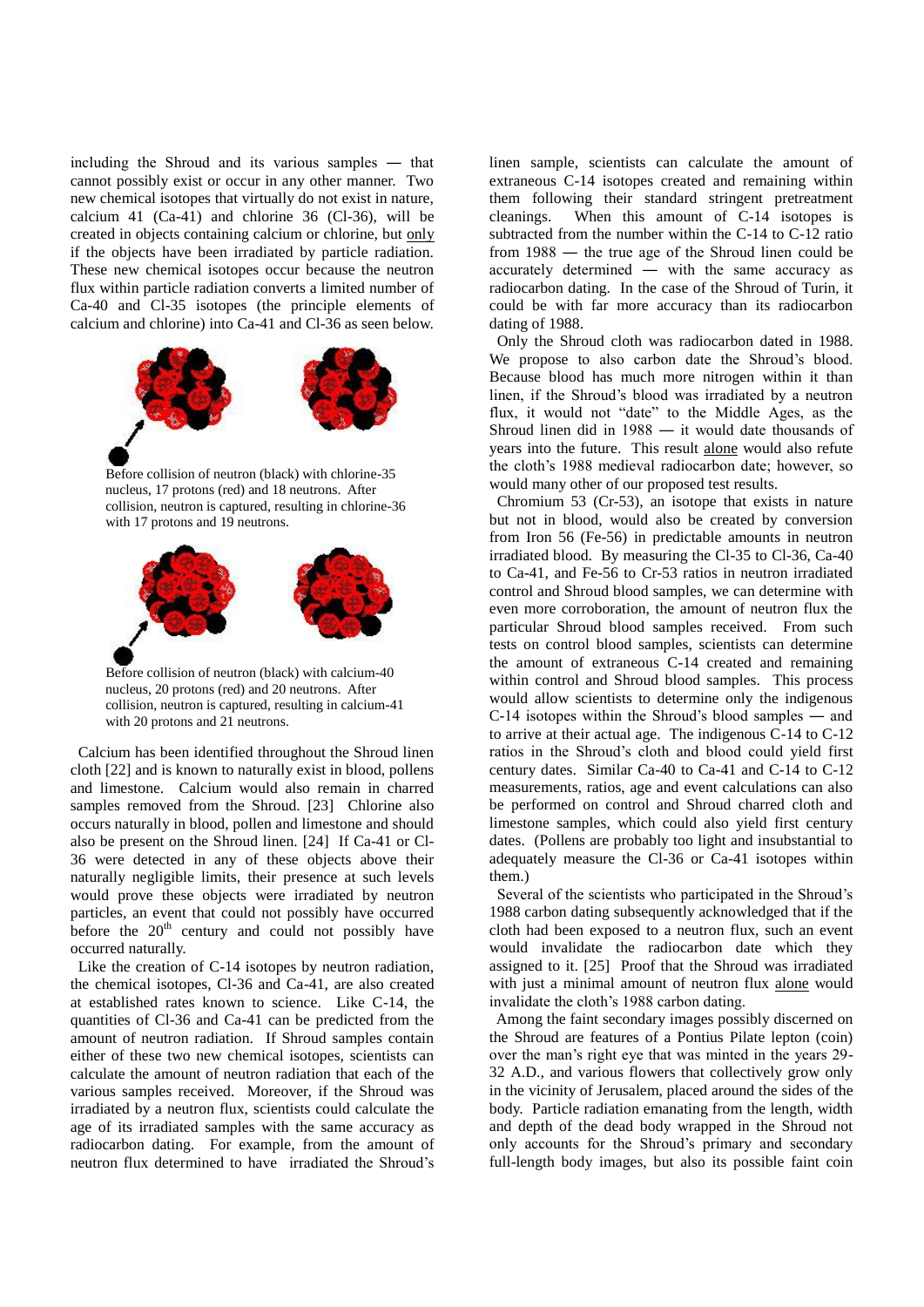and flower images. [13,14] Coins and flowers in contact with linen cloth should be neutron irradiated in control tests to determine if their faint images appear on the cloth. Neither the Shroud's full-length body images nor its coin and flower images have ever been accounted for, let alone duplicated, by any artistic or naturalistic methods. If such experiments duplicate the Shroud's coin features, they will indicate that the radiating event occurred some time after the years 29-32 A.D., which is far more specific than the +/- range of accuracy for a radiocarbon date (approx. 150 years).

 Duplicating the flower images would also help confirm the events occurred in Jerusalem; however, our proposed tests and experiments could even determine the precise location of this radiating event. There is a real chance that Jesus' burial tomb still survives in one of three possible locations within Jerusalem. Fortunately, all of these locations are contained within the same limestone rock shelf. Limestone has been found within the threads of the Shroud that match this same rock shelf, but does not match samples from other tombs in Israel. [26] The most likely tomb in which Jesus was buried has been enclosed by marble since 325 A.D. and is located within the Holy Sepulchre. Limestone samples from this tomb, as well as samples from the other possible locations of Jesus' burial tombs should be obtained. Since limestone is mainly comprised of calcium with trace amounts of chlorine and nitrogen, these samples should be examined for Ca-40 to Ca-41, Cl-35 to Cl-36 and C-14 to C-12 ratios.

 No limestone rock shelf in the world contains C-14 isotopes. Since these rock shelves were formed millions or billions of years ago, all of their indigenous radioactive C-14 isotopes long ago disappeared at predictable rates. (Although unlikely, there could be enough trace N-14 and C-13 within limestone to convert to detectable levels of C-14 from a neutron flux.) Since Ca-41 virtually does not exist in nature, no limestone rock shelf in the world could contain this isotope above naturally negligible limits. Such presence within can only be created by neutron radiation. To have created detectable C-14 or the above levels of Ca-41 or Cl-36 in the molecular structures of the limestone within the marble enclosed tomb inside the Holy Sepulchre (or any other tomb within or nearby), would have required the construction of a neutron generator over the Holy Sepulchre.

 Since C-14, Cl-36 and Ca-41 are produced and decay at predictable rates, if any of these isotopes are detected above their naturally negligible limits, scientists could calculate the amount of neutron flux received within the limestone tomb and when the unparalleled event occurred. Such presence of any of these unfakable isotopes within specific limestone walls would also strongly indicate the actual extant burial tomb of the historical Jesus Christ.

 If these scientific measurements and calculations corroborate previous ones from Shroud cloth, blood and charred material, it would mean that several new scientific

test results from several different materials would provide evidence of a miraculous radiating event. The results for three different isotopes from four sets of materials would not only refute the Shroud's 1988 radiocarbon dating, but could scientifically date the cloth and/or its radiating event to the first century.

 Before any of these tests are undertaken on Shroud samples or samples from Jesus' reputed burial tombs, they should all be performed on control samples first. All of these vital and critical tests are destructive so extensive tests on control linen, blood, charred linen, and limestone should be undertaken first in order to learn the factors that could affect obtaining the most accurate results from Shroud samples. A good example of unexpected results on neutron irradiated cloth control samples was the varying amount of C-14 created by its varying content of nitrogen. We now know that the nitrogen content of any Shroud, blood and limestone samples must be obtained before their C-14 content is measured.

 Organic chlorine-35 and organic calcium-40 that are indigenous to the cellulose of the flax plant comprising the linen textile would both be present on the Shroud cloth. During the retting process in which the flax plants are soaked and/or repeatedly rinsed, inorganic chlorine and calcium would become part of the linen; however, these particular inorganic isotopes would have been present once the linen was woven and the hypothetical radiant event occurred. However, since other inorganic chlorine and calcium could also have gotten on the Shroud, and these inorganic amounts may not be evenly distributed, the inorganic chlorine and calcium on the Shroud linen should be measured separately for Cl-36 and Ca-41 in order to be as certain as possible of the amount of neutron flux received by the Shroud sample.

 Control testing should also be performed to determine the minimum size Shroud cloth or blood sample that will be needed for each critical measurement in order to destroy as few samples as possible. In this vein, it should be noted that Jesus' actual burial tomb may not be known or extant. If it is the reputed tomb located at the Holy Sepulchre in Jerusalem, it should also be pointed out that Arabs attempted to destroy this tomb in 1009, but hopefully did not completely destroy every part. A small part of the original limestone is all that would be needed to measure its C-14 and Ca-41. According to Dr. Arthur Lind and Dr. David Elmore, the newly-created C-14 and Ca-41 isotopes would be found about 3 feet within the limestone walls of the tomb because the neutron flux would have penetrated this distance into the limestone.

 Most likely the radiocarbon laboratories have Shroud cloth samples and ash or burn residue remaining from their 1988 radiocarbon dating. The size of the Shroud samples given to the laboratories were much larger than necessary for accurately dating the cloth. Even parts of the laboratories' remaining Shroud cloth and ash samples would be large enough to conduct previously described Cl-36 and Ca-41 testing after testing on control samples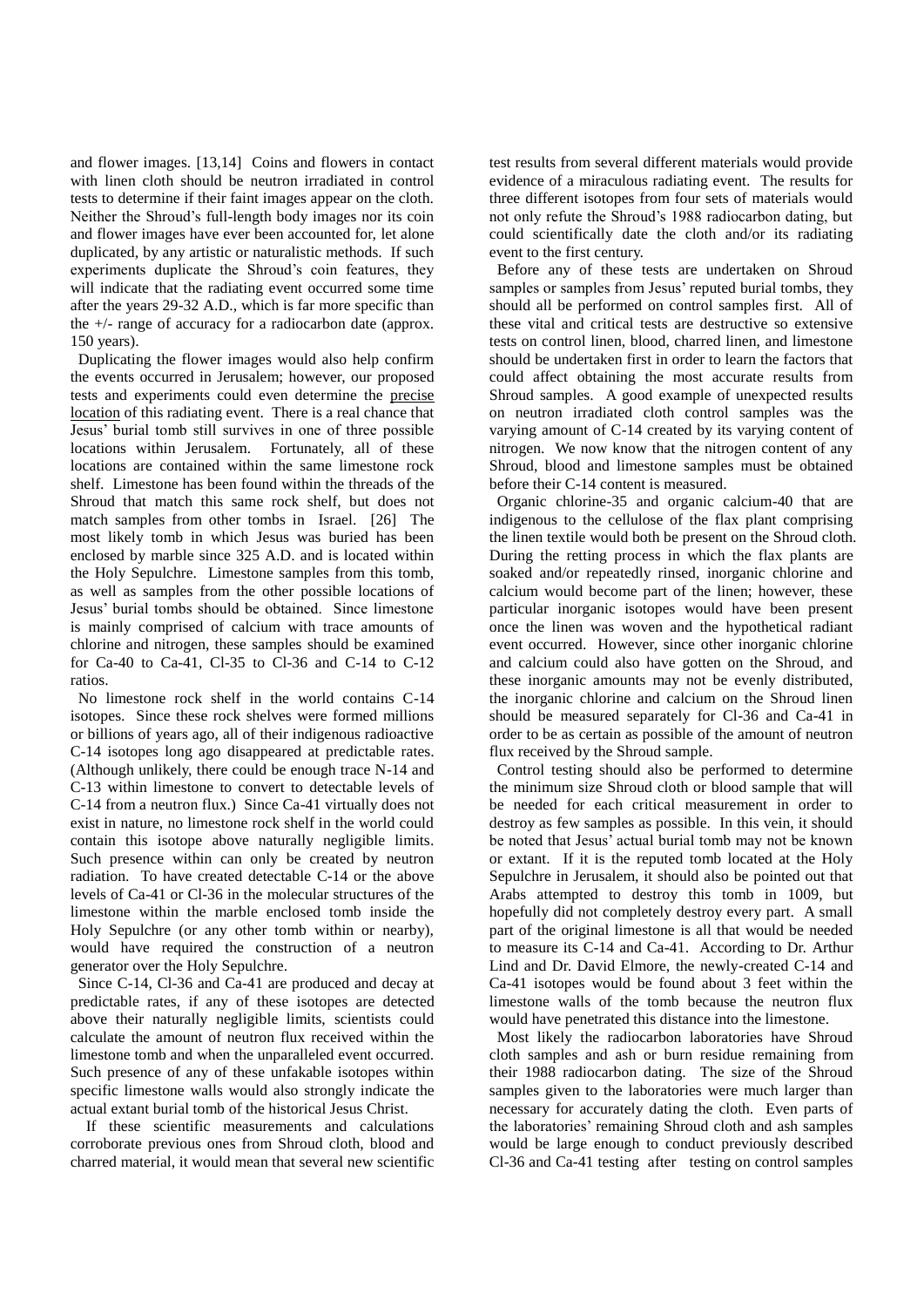were completed. In light of the various new research presented at this conference regarding radiocarbon dating, especially the critical, permanent and measurable effects from a neutron flux (along with the other unprecedented effects that particle radiation could also have on the Shroud cloth and its images), it is incumbent on the radiocarbon laboratories to donate parts of their Shroud cloth samples and burn residue still remaining with them. Among the reasons this duty is incumbent is that it may prove their controversial 1988 dating of the Shroud to be erroneous and establish the cloth's actual age. Another reason is that it would make up for the unprofessional conduct that some of the directors of the radiocarbon laboratories displayed during the lengthy eight year process of radiocarbon dating the Shroud.[27]

 The authorities in Turin, Rome and Jerusalem should also provide the above cloth, blood, charred material and limestone samples from the Shroud and/or Jesus' reputed burial tombs for the proposed tests following the completion of the above control tests. The authorities should not undertake another C-14 test of the Shroud until the tests for particle radiation have taken place on control and Shroud cloth samples. If the Shroud has been irradiated with a neutron flux, but has not been tested for this, then another radiocarbon date is still going to yield a date in the approximate range of 800-1500 A.D. Such a date would not only be erroneous, but could greatly prejudice the public as this would be the second dating demonstrating that the cloth could not have wrapped Jesus. It would make little difference to the public when the Shroud was forged. The public would be much less likely to listen to an explanation about particle radiation after the Shroud was carbon dated twice to the Middle Ages.

 I am also very interested in learning about Dr. Campanella's sensoristic approach to dating cellulosic materials presented at this conference. If this dating method can be developed and demonstrated to the scientific community to consistently and accurately date linen it would be much preferable to carbon dating the Shroud for several reasons. There is a good chance that carbon dating the Shroud will yield an erroneous result, if not an inconsistent non-homogenous result. Dr. Campanella's method attempts to date linen independently of its carbon content. If the Shroud was irradiated with a neutron flux, this method could possibly confirm or establish the cloth's true age. While carbon dating and neutron testing are destructive, Dr. Campanella's method only seems to be intrusive.

 I would also like to note that one of our earlier speakers spoke on the Sudarium of Oviedo that is of interest to many. While this cloth does not have nearly the amount of evidence for its authenticity as the Shroud, the same new tests for particle radiation that are called for with Shroud cloth, blood and charred samples, and on limestone samples from Jesus' reputed burial tombs, could also be conducted on linen and blood samples from the Sudarium of Oviedo. If this cloth was in Jesus' tomb at

the time the hypothesized radiant event occurred, unique and otherwise unexplainable levels of Cl-36, Ca-41, Cr-53 and newly created C-14 would also be found within the Sudarium and its blood.

## **6. CONCLUSION**

 All naturalistic and artistic methods that have been proposed to explain the Shroud's images or its 1988 radiocarbon dating or other aspects, have not only been tested, but have been found wanting. The proposed tests could establish whether a critical event occurred to the Shroud cloth; its blood and limestone; when the event occurred; the age of the cloth; and where the event occurred. In combination with long established, as well as continually accumulating evidence, the source of this event can easily be determined.

 The above tests involving particle radiation, in combination with many other studies with radiation and the Shroud, could readily establish that:

- particle radiation irradiated the Shroud linen, its blood and limestone;
- the particle radiation emanated from the length, width and depth of the dead body wrapped within the cloth;
- the event occurred to a  $1<sup>st</sup>$  century cloth;
- the event happened inside Jesus' reputed burial tomb.

 Moreover, just by refuting the Shroud's 1988 radiocarbon dating, the proposed tests in combination with all the other extensive evidence acquired throughout the  $20<sup>th</sup>$  and  $21<sup>st</sup>$  centuries, would provide a wealth of objective, independent and corroborating evidence that every element of the passion, crucifixion, death, burial and resurrection of the historical Jesus Christ literally and actually occurred just as these events are described in the Gospels.

# **ACKNOWLEDGEMENTS**

While our foundation has many to thank for their support, we especially want to note the years of donations from Dick and Sandy Nieman and Pat and Patty Byrne. Several years ago Francis DeStefano literally gave all of his savings toward our foundation's tests and experiments. Most of all, the foundation's tests and experiments to date would not have occurred without the dedication, determination and financial support of Paul and Mary Ernst and their friends in Boulder, Colorado.

# **REFERENCES**

1. L. A. Garza-Valdès, *The DNA of God?* (London: Hodder & Stoughton, 1998); L. A. Garza-Valdès et Faustino Cervantes-Ibarrola, "Biogenic Varnish and the Shroud of Turin." L'Identification Scientifique de l'homme du Linneul Jesus de Nazareth: *Actes Du*